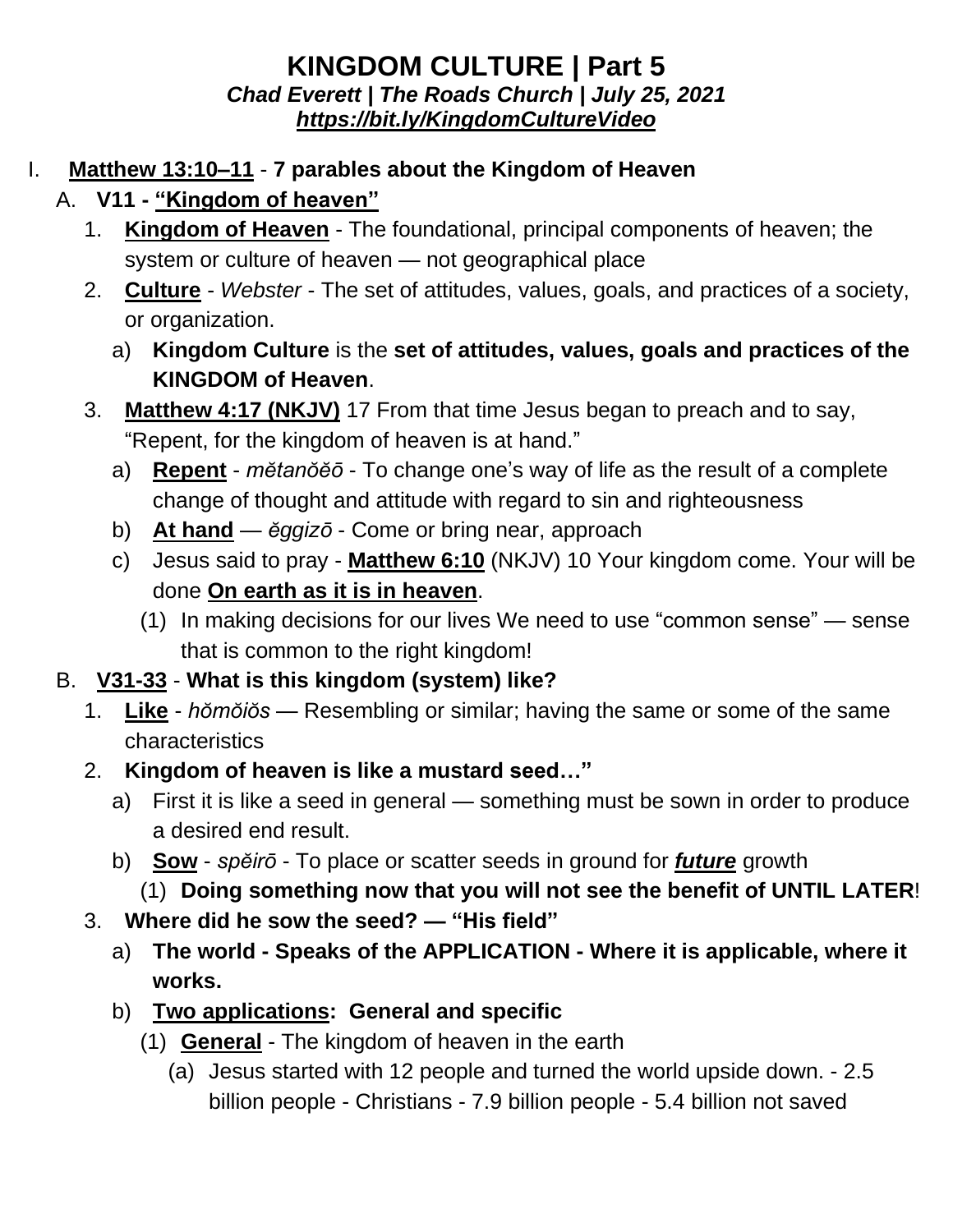- (2) **Specific** I sow seed in my personal "field" and grow the kingdom of heaven in my life
- (3) The kingdom of heaven is not a kingdom driven by "need" but rather it is a kingdom that is driven by "seed!"
- (4) **Genesis 8:22 (NKJV)** 22 "While the earth remains, Seedtime and harvest, Cold and heat, winter and summer, And day and night Shall not cease."
- 4. **Why a Mustard seed** A large herb with an exceptionally small seed; Referenced as the smallest known seed in Palestine at the time; but can grow to over 10ft tall
	- a) **Least** *mikrŏs* Small in size compared to normal or to others
	- b) **"Like a mustard seed"** Jesus is illustrating the kingdom of heaven (foundational, principal components of heaven) by contrasting the size of the seed to the size of the plant when it is full grown.
		- (1) **The initial size of something does not determine eventual impact**.

## C. **When it is "grown" it is greater than the herbs and "becomes" a tree**

1. **Grown** - *auxanō* - To increase by natural process

\_\_\_\_\_\_\_\_\_\_\_\_\_\_\_\_\_\_

\_\_\_\_\_\_\_\_\_\_\_\_\_\_\_\_\_\_

\_\_\_\_\_\_\_\_\_\_\_\_\_\_\_\_\_\_

\_\_\_\_\_\_\_\_\_\_\_\_\_\_\_\_\_\_

- 2. **Becomes** *ginŏmai* To cause to be; come to exist
	- a) **Psalm 1:1–3 (NKJV)** 1 Blessed is the man Who walks not in the counsel of the ungodly, Nor stands in the path of sinners, Nor sits in the seat of the scornful; 2 But his delight is in the law of the Lord, And in His law he meditates day and night. 3 He shall be like a tree Planted by the rivers of water, That brings forth its fruit in its season, Whose leaf also shall not wither; And whatever he does shall prosper.
	- b) **Even the smallest of beginnings can produce a large impact**

\_\_\_\_\_\_\_\_\_\_\_\_\_\_\_\_\_\_\_\_\_\_\_\_\_\_\_\_\_\_\_\_\_\_\_\_\_\_\_\_\_\_\_\_\_\_\_\_\_\_\_\_\_\_\_\_\_\_\_\_\_\_\_\_\_\_\_\_\_\_\_\_\_ \_\_\_\_\_\_\_\_\_\_\_\_\_\_\_\_\_\_\_\_\_\_\_\_\_\_\_\_\_\_\_\_\_\_\_\_\_\_\_\_\_\_\_\_\_\_\_\_\_\_\_\_\_\_\_\_\_\_\_\_\_\_\_\_\_\_\_\_\_\_\_\_\_

\_\_\_\_\_\_\_\_\_\_\_\_\_\_\_\_\_\_\_\_\_\_\_\_\_\_\_\_\_\_\_\_\_\_\_\_\_\_\_\_\_\_\_\_\_\_\_\_\_\_\_\_\_\_\_\_\_\_\_\_\_\_\_\_\_\_\_\_\_\_\_\_\_ \_\_\_\_\_\_\_\_\_\_\_\_\_\_\_\_\_\_\_\_\_\_\_\_\_\_\_\_\_\_\_\_\_\_\_\_\_\_\_\_\_\_\_\_\_\_\_\_\_\_\_\_\_\_\_\_\_\_\_\_\_\_\_\_\_\_\_\_\_\_\_\_\_

\_\_\_\_\_\_\_\_\_\_\_\_\_\_\_\_\_\_\_\_\_\_\_\_\_\_\_\_\_\_\_\_\_\_\_\_\_\_\_\_\_\_\_\_\_\_\_\_\_\_\_\_\_\_\_\_\_\_\_\_\_\_\_\_\_\_\_\_\_\_\_\_\_ \_\_\_\_\_\_\_\_\_\_\_\_\_\_\_\_\_\_\_\_\_\_\_\_\_\_\_\_\_\_\_\_\_\_\_\_\_\_\_\_\_\_\_\_\_\_\_\_\_\_\_\_\_\_\_\_\_\_\_\_\_\_\_\_\_\_\_\_\_\_\_\_\_

\_\_\_\_\_\_\_\_\_\_\_\_\_\_\_\_\_\_\_\_\_\_\_\_\_\_\_\_\_\_\_\_\_\_\_\_\_\_\_\_\_\_\_\_\_\_\_\_\_\_\_\_\_\_\_\_\_\_\_\_\_\_\_\_\_\_\_\_\_\_\_\_\_ \_\_\_\_\_\_\_\_\_\_\_\_\_\_\_\_\_\_\_\_\_\_\_\_\_\_\_\_\_\_\_\_\_\_\_\_\_\_\_\_\_\_\_\_\_\_\_\_\_\_\_\_\_\_\_\_\_\_\_\_\_\_\_\_\_\_\_\_\_\_\_\_\_

(1) **Job 8:7 (NKJV)** 7 Though your beginning was small, Yet your latter end would increase abundantly.